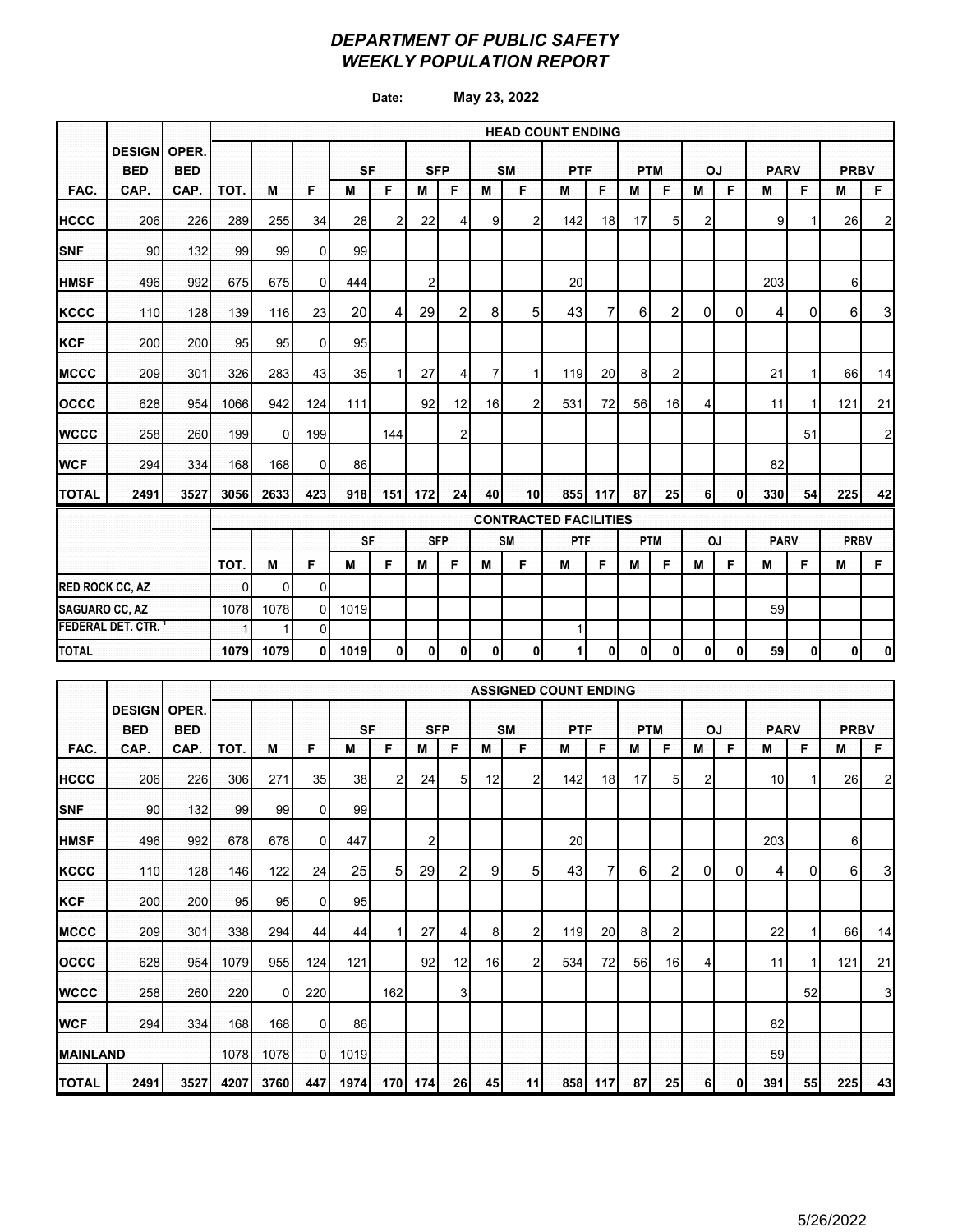## **DEPARTMENT OF PUBLIC SAFETY - CORRECTIONS DIVISION Current Capacities, Head Counts, and Occupancy Rates by Facility**

| Facility     | Design<br>Capacity | Operational<br>Capacity | Inmate<br><b>Head Count</b> | Occupancy Rate<br>(% of Capacity) |
|--------------|--------------------|-------------------------|-----------------------------|-----------------------------------|
| <b>HCCC</b>  | 206                | 226                     | 289                         | 127.9%                            |
| <b>SNF</b>   | 90                 | 132                     | 99                          | 75.0%                             |
| <b>HMSF</b>  | 496                | 992                     | 675                         | 68.0%                             |
| <b>KCCC</b>  | 110                | 128                     | 139                         | 108.6%                            |
| <b>KCF</b>   | 200                | 200                     | 95                          | 47.5%                             |
| <b>MCCC</b>  | 209                | 301                     | 326                         | 108.3%                            |
| OCCC         | 628                | 954                     | 1066                        | 111.7%                            |
| <b>WCCC</b>  | 258                | 260                     | 199                         | 76.5%                             |
| <b>WCF</b>   | 294                | 334                     | 168                         | 50.3%                             |
| <b>Total</b> | 2,491              | 3,527                   | 3,056                       | 86.6%                             |

As of: May 23, 2022

Note: Operational Capacity changed to Corrections Population Management Commission capacities.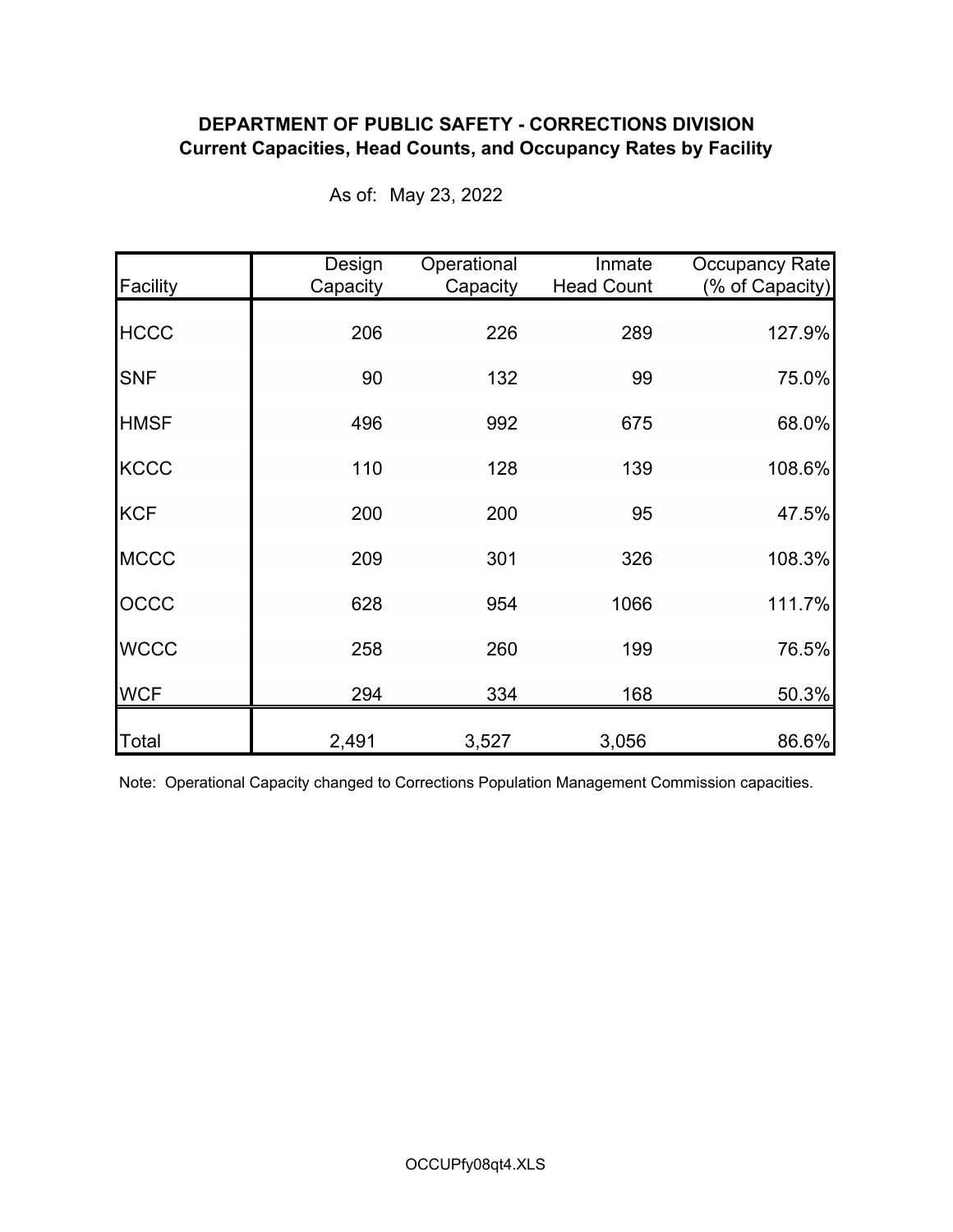# **Weekly Population of Sentenced Felons, Jail Inmates, Parole Violators, and Probation Violators April 1, 2017 to June 25, 2018**